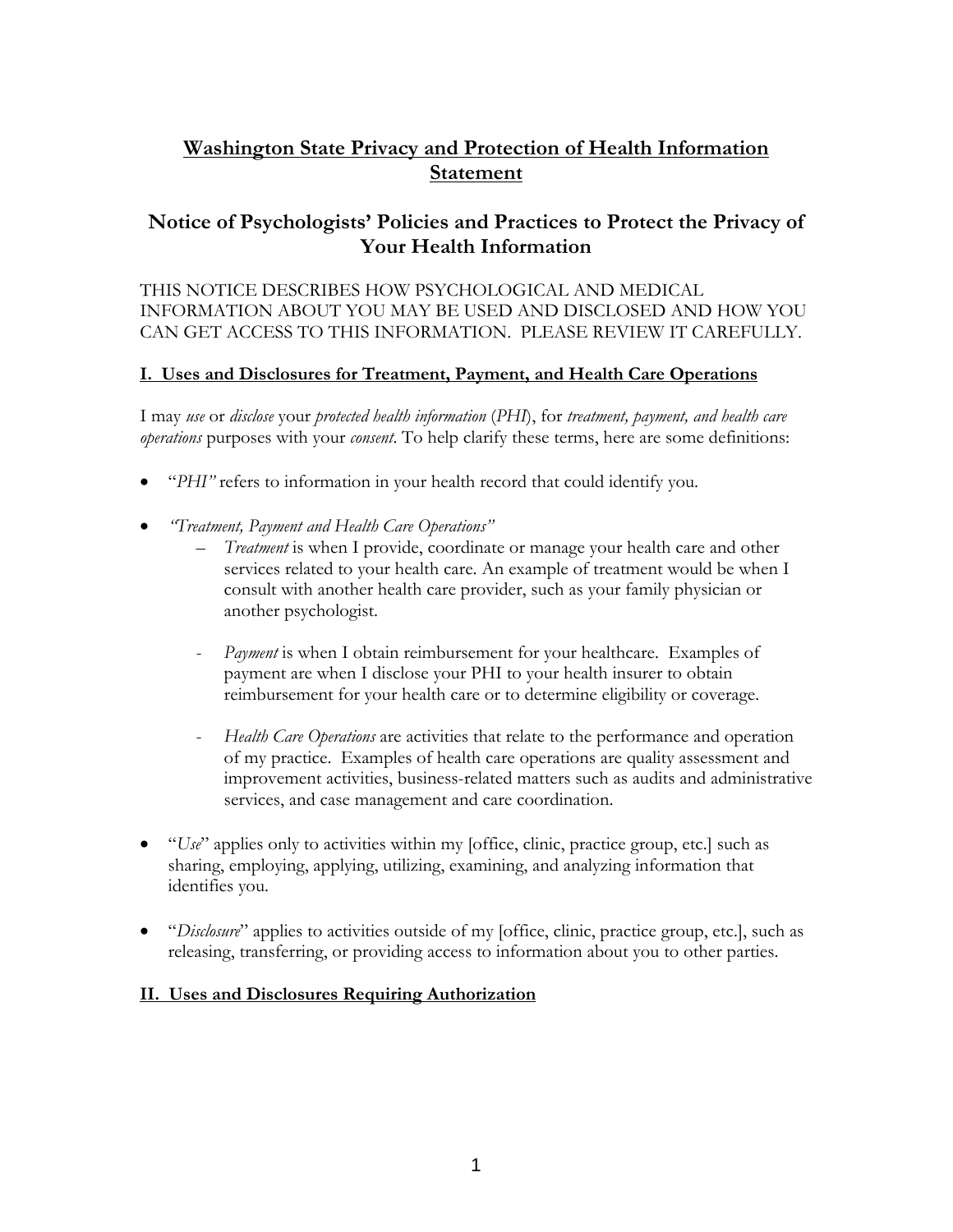I may use or disclose PHI for purposes outside of treatment, payment, and health care operations when your appropriate authorization is obtained. An "*authorization"* is written permission above and beyond the general consent that permits only specific disclosures. In those instances when I am asked for information for purposes outside of treatment, payment and health care operations, I will obtain an authorization from you before releasing this information. I will also need to obtain an authorization before releasing your treatment records.

You may revoke all such authorizations (of PHI or psychotherapy notes) at any time, provided each revocation is in writing. You may not revoke an authorization to the extent that (1) I have relied on that authorization; or (2) if the authorization was obtained as a condition of obtaining insurance coverage, and the law provides the insurer the right to contest the claim under the policy.

### **III. Uses and Disclosures with Neither Consent nor Authorization**

I may use or disclose PHI without your consent or authorization in the following circumstances:

- **Child Abuse:** If I have reasonable cause to believe that a child has suffered abuse or neglect, I am required by law to report it to the proper law enforcement agency or the Washington Department of Social and Health Services.
- **Adult and Domestic Abuse:** If I have reasonable cause to believe that abandonment, abuse, financial exploitation, or neglect of a vulnerable adult has occurred, I must immediately report the abuse to the Washington Department of Social and Health Services. If I have reason to suspect that sexual or physical assault has occurred, I must immediately report to the appropriate law enforcement agency and to the Department of Social and Health Services.
- **Health Oversight:** If the Washington Examining Board of Psychology subpoenas me as part of its investigations, hearings or proceedings relating to the discipline, issuance or denial of licensure of state licensed psychologists, I must comply with its orders. This could include disclosing your relevant mental health information.
- **Judicial or Administrative Proceedings:** If you are involved in a court proceeding and a request is made for information about the professional services that I have provided to you and the records thereof, such information is privileged under state law, and I will not release information without the written authorization of you or your legal representative, or a subpoena of which you have been properly notified and you have failed to inform me that you are opposing the subpoena, or a court order. The privilege does not apply when you are being evaluated for a third party or where the evaluation is court ordered. You will be informed in advance if this is the case.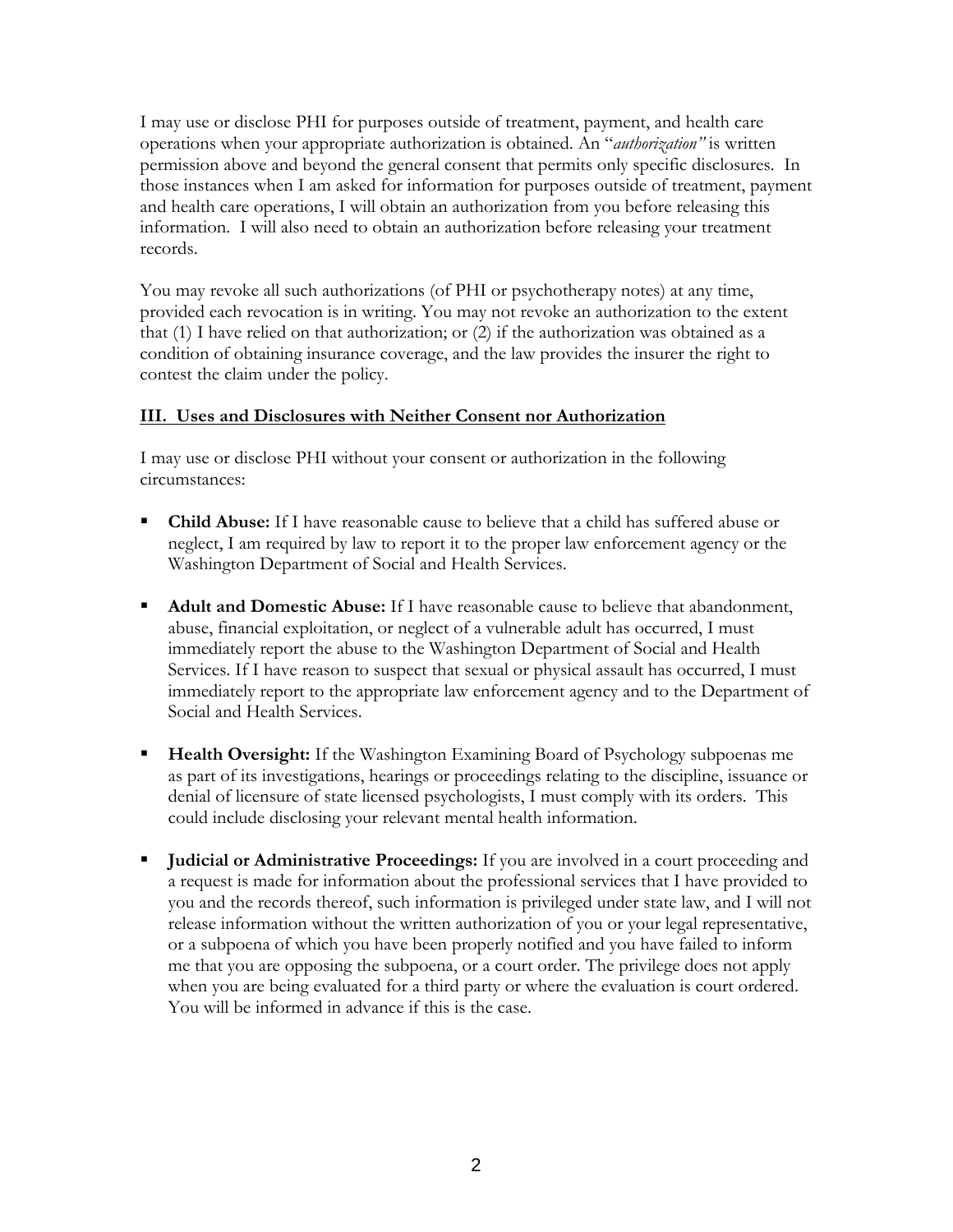- **Serious Threat to Health or Safety:** I may disclose your confidential mental health information to any person without authorization if I reasonably believe that disclosure will avoid or minimize imminent danger to your health or safety, or the health or safety of any other individual.
- **Worker's Compensation:** If you file a worker's compensation claim, with certain exceptions, I must make available, at any stage of the proceedings, all mental health information in my possession relevant to that particular injury in the opinion of the Washington Department of Labor and Industries, to your employer, your representative, and the Department of Labor and Industries upon request.

### **IV. Patient's Rights and Psychologist's Duties**

### Patient's Rights:

- *Right to Request Restrictions* You have the right to request restrictions on certain uses and disclosures of protected health information about you. However, I am not required to agree to a restriction you request.
- *Right to Receive Confidential Communications by Alternative Means and at Alternative Locations*  – You have the right to request and receive confidential communications of PHI by alternative means and at alternative locations. (For example, you may not want a family member to know that you are seeing me. Upon your request, I will send your bills to another address.)
- *Right to Inspect and Copy* You have the right to inspect or obtain a copy (or both) of PHI and psychotherapy notes in my mental health and billing records used to make decisions about you for as long as the PHI is maintained in the record. I may deny your access to PHI under certain circumstances, but in some cases you may have this decision reviewed. On your request, I will discuss with you the details of the request and denial process.
- *Right to Amend* You have the right to request an amendment of PHI for as long as the PHI is maintained in the record. I may deny your request. On your request, I will discuss with you the details of the amendment process.
- *Right to an Accounting* You generally have the right to receive an accounting of disclosures of PHI for which you have neither provided consent nor authorization (as described in Section III of this Notice). On your request, I will discuss with you the details of the accounting process.
- *Right to a Paper Copy* You have the right to obtain a paper copy of the notice from me upon request, even if you have agreed to receive the notice electronically.